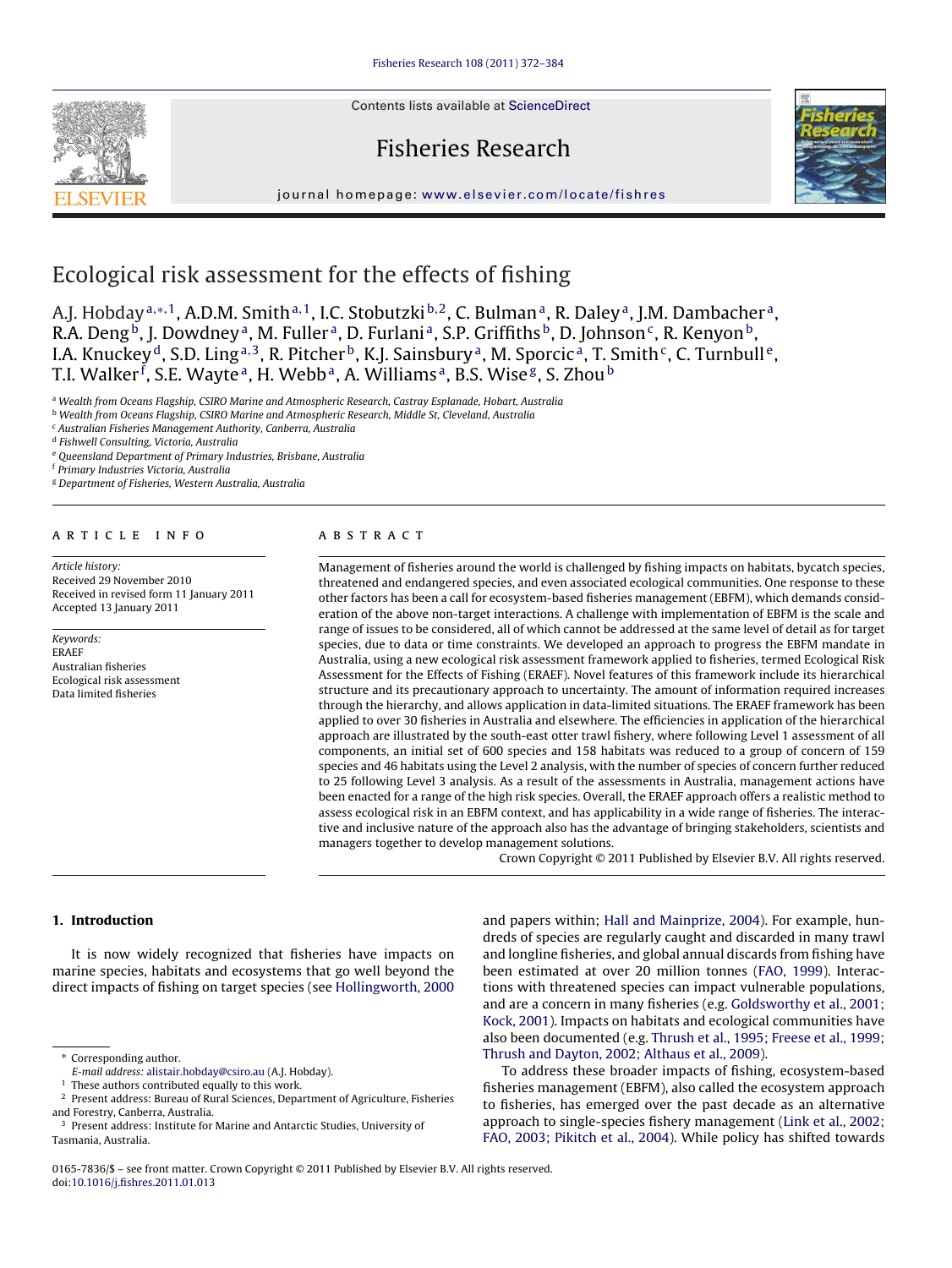EBFM in a number of countries, development of practical methods to implement EBFM has not been as rapid [\(Pitcher et al., 2009\).](#page-11-0) For example, the EBFM approach has been broadly adopted at a policy level within Australia through a variety of instruments including fisheries legislation, environmental legislation, and a national policy on integrated oceans management [\(McLoughlin et al., 2008;](#page-11-0) [Webb and Smith, 2008\).](#page-11-0) These policy changes, occurring mainly in the late 1990s, required the rapid development of scientific and management tools to support practical implementation ([Smith](#page-11-0) [et al., 2007a; McLoughlin et al., 2008\).](#page-11-0)

A key challenge in developing the scientific tools to support EBFM has been the paucity of data and understanding about the broader ecological impacts of fishing in particular fisheries (e.g. [Leslie et al., 2008\).](#page-11-0) One response to this has been the adoption of risk-based assessment methods, notably ecological risk assessment. In some cases, application of these tools to fisheries has adopted conventional likelihood-consequence approaches to risk assessment [\(Fletcher, 2005\),](#page-11-0) while in other cases novel approaches have been developed [\(Stobutzki et al., 2002\).](#page-11-0)

In this paper we describe a new ecological risk assessment framework applied to fisheries, termed ERAEF (Ecological Risk Assessment for the Effects of Fishing). Novel features of this framework include its hierarchical structure and its precautionary approach to ecological uncertainty. This method has been widely used within federally managed fisheries in Australia, and is now receiving international interest, having recently been adapted for use by the Marine Stewardship Council. Here we outline the rationale for risk assessments in fisheries and the desirable features of such approaches, before describing the ERAEF method in detail, and presenting some results from Australian fisheries.We conclude with some general observations about the challenge and future prospects of such methods in supporting the EBFM approach.

# **2. Risk assessment for fisheries**

There are many definitions of risk and many approaches to risk assessment ([Burgman, 2005\).](#page-11-0) In the method we will describe, risk is defined as the probability that a (specified) fishery management objective is not achieved. By this definition, many tools currently used in fishery assessment, including conventional quantitative stock assessment, may be viewed as forms of risk assessment. Integration of social and economic aspects in risk assessments is less advanced [\(Webb and Smith, 2008, b](#page-12-0)ut see [Pitcher and Preikshot,](#page-11-0) [2001\),](#page-11-0) and so the focus here is on ecological risk assessments (ERA).

One way that ERA approaches can be distinguished is in the level of quantitative information required. Particularly for data-deficient fisheries and those with limited knowledge of ecological interactions, a qualitative risk assessment tool is needed [\(Fletcher, 2005;](#page-11-0) [Astles et al., 2006; Walker, 2005; Campbell and Gallagher, 2007\).](#page-11-0) Where more data are available, semi-quantitative or quantitative approaches may be useful ([Stobutzki et al., 2002; Zhou and Griffiths,](#page-11-0) [2008\).](#page-11-0) Most existing ERA methods operate at a single level of analysis ([Scandol et al., 2009\).](#page-11-0) The distinguishing feature of the ERAEF relative to other approaches is that it comprises a hierarchical set of methods or tools, representing different levels of "quantification", that are linked within a single framework.

There are several desirable attributes of an ERA process ([Burgman, 2005; Smith et al., 2007b; Scandol et al., 2009\).](#page-11-0) An ERA that is used to assess the effects of fishing should ideally be:

- Comprehensive (identify and analyse all potential hazards).
- Flexible (applicable to all types of fishery, irrespective of size, fishing method, species).
- Transparent and repeatable (be clear about the methods, data and assumptions used in the analyses).
- Understandable (easy for stakeholders to grasp).
- Cost effective (make use of existing knowledge, information and data within realistic limits of time and resources).
- Scientifically defensible (be able to withstand independent scientific peer review).
- Useful for management (inform appropriate risk management responses), and
- Take a precautionary approach to uncertainty.

In reality, there are tradeoffs between these various criteria, and no single approach to ERA is likely to completely meet all criteria [\(Scandol et al., 2009\).](#page-11-0) Nevertheless, the ERAEF method we describe here was designed with these criteria in mind. The individual methods used within ERAEF have evolved from several approaches, including [Stobutzki et al. \(2002\),](#page-11-0) [Fletcher \(2005\),](#page-11-0) [Walker \(2005\),](#page-11-0) [Griffiths et al. \(2006\)](#page-11-0) and [Zhou and Griffiths \(2008\). S](#page-12-0)imilar semiquantitative approaches have also been developed over the last five years (e.g. [Astles et al., 2006; Campbell and Gallagher, 2007\).](#page-11-0) The ERAEF method described here is a framework rather than a single method, and is distinguished by its explicit hierarchical structure. Full details of the ERAEF methods, including a step-by-step user guide, are in [Hobday et al. \(2007\)](#page-11-0) and an overview only is presented here.

#### **3. Description of the ERAEF method**

The ERAEF framework involves a hierarchical approach that moves from a comprehensive but largely qualitative analysis of risk at Level 1, through a more focused and semi-quantitative approach at Level 2, to a highly focused and fully quantitative "model-based" approach at Level 3 [\(Fig. 1\).](#page-2-0) This approach is efficient because many potential activities/hazards are screened out at Level 1, so that the more intensive and quantitative analyses at Level 2, and ultimately at Level 3, are limited to a subset of the higher risk activities associated with fishing. It also leads to rapid identification of high-risk activities, which in turn can lead to immediate remedial action (risk management response) where it may be inappropriate to delay action pending further analysis. The ERAEF approach is also precautionary, in the sense that fishing activities are assumed to pose high risks in the absence of information, evidence or logical argument to the contrary [\(Hobday et al., 2007\).](#page-11-0)

The approach makes use of a general conceptual model of how fishing impacts on ecological systems, which is used as the basis for the risk assessment evaluations at each level of analysis. Five general ecological components are evaluated, corresponding to five areas of focus in evaluating impacts of fishing for strategic assessment under Australian environmental legislation. The five components are:

- Target species.
- By-product and by-catch species.
- Threatened, endangered and protected species (TEP species).
- Habitats.
- Ecological communities.

Because a single widely accepted operational definition of an ecosystem is lacking, we define these five components in such a way that "elements of an ecosystem" are covered. This compartmental approach allows all five components to be evaluated independently; a single component might be included in a risk assessment if a particular focus is required. Future expansion or contraction of the components is also possible within the ERAEF framework. Within each of these components, units of analysis are defined: in the three species components (target, bycatch, TEP) the units are species or stocks; for the habitat component the units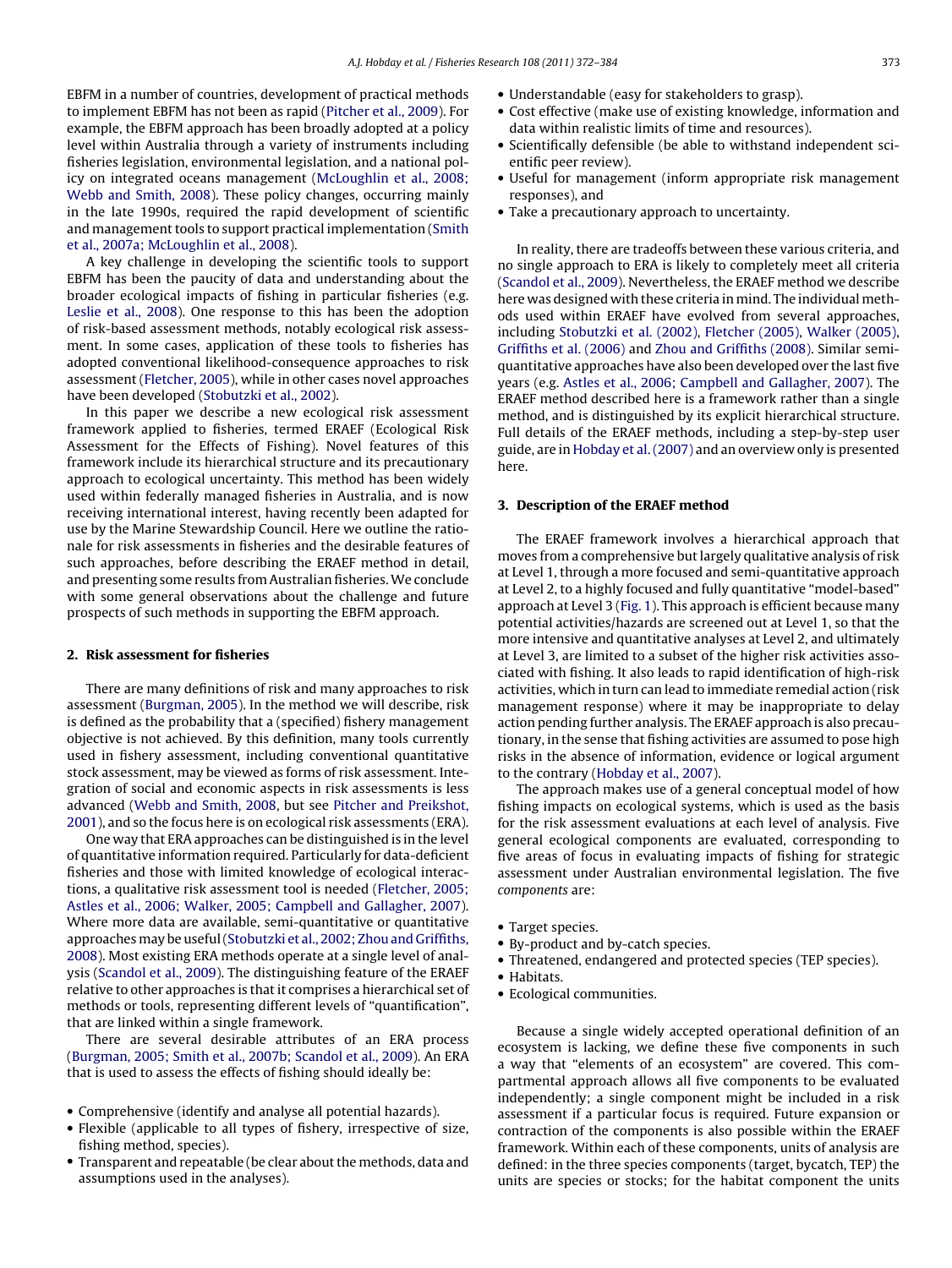<span id="page-2-0"></span>

Fig. 1. Overview of the ERAEF framework showing focus of analysis for each level in the hierarchy at the left in italics. At each level a risk management response is an alternative to proceeding to the next level in the hierarchy.

are habitat types defined by abiotic and biotic elements; and for ecological communities, the units are assemblages.

A crucial process in any risk assessment framework is to document the rationale behind assessments and decisions at each step in the analysis ([Burgman, 2005\).](#page-11-0) The decision to analyse the risks at subsequent higher levels in the ERAEF depends on (i) estimated risk at the current level, (ii) availability of data to proceed to the next level, and (iii) management response to risks identified at the current level (e.g. if the risk is high but immediate changes to management regulations or fishing practices will reduce the risk, then analysis at the next level may be unnecessary).

In the hierarchy of the ERAEF, uncertainty decreases with increasing level (Fig. 2). Units that are clearly low risk can often be eliminated without analysis at higher levels of complexity. Units that cannot be clearly shown to be low risk are examined in more detail at the next level. The trade-offs in progressing to higher levels are increased data needs and costs to undertake the assessment. Thus, the ERAEF is able to screen out the low risk elements at each level, and focus attention on potential issues of higher and/or uncertain risk at subsequent levels. In the following sub-sections we outline the steps in the ERAEF approach, together with an explanation of the underlying model that unites the levels of the hierarchy.

#### 3.1. Stakeholder participation in the ERAEF

Participation of stakeholders is an important feature of ERAEF, and is particularly important in the more qualitative levels in the hierarchy (scoping and Level 1), where a range of inputs requires a diverse group. Stakeholders in ERAEF are defined as those people who have a direct interest in a fishery, and can include for a commercial fishery: commercial fishers, managers, recreational fishers, indigenous fishers, conservation focused non-government organizations, fishery scientists, and experts in particular taxa. Stakeholder participation in the process not only improves the assessments, but also increases the chance of uptake of results and helps in identifying suitable management responses. In many fisheries in Australia, a wide range of stakeholders are already involved in the management process, while for other jurisdictions, assembling representative stakeholders may pose a challenge. Without



**Fig. 2.** Schematic representation of the successive screening of risk and reduction of uncertainty through the ERAEF hierarchy. The width of the grey bars at each level indicates the uncertainty in determining high or low risk. The activities, symbolized by black dots, can be more clearly distinguished as low or high risk (outside the grey bars) at higher levels in the hierarchy. Note that the reduction in uncertainty is accompanied by an increase in assessment costs (data and \$) in moving from Levels 1 to 3.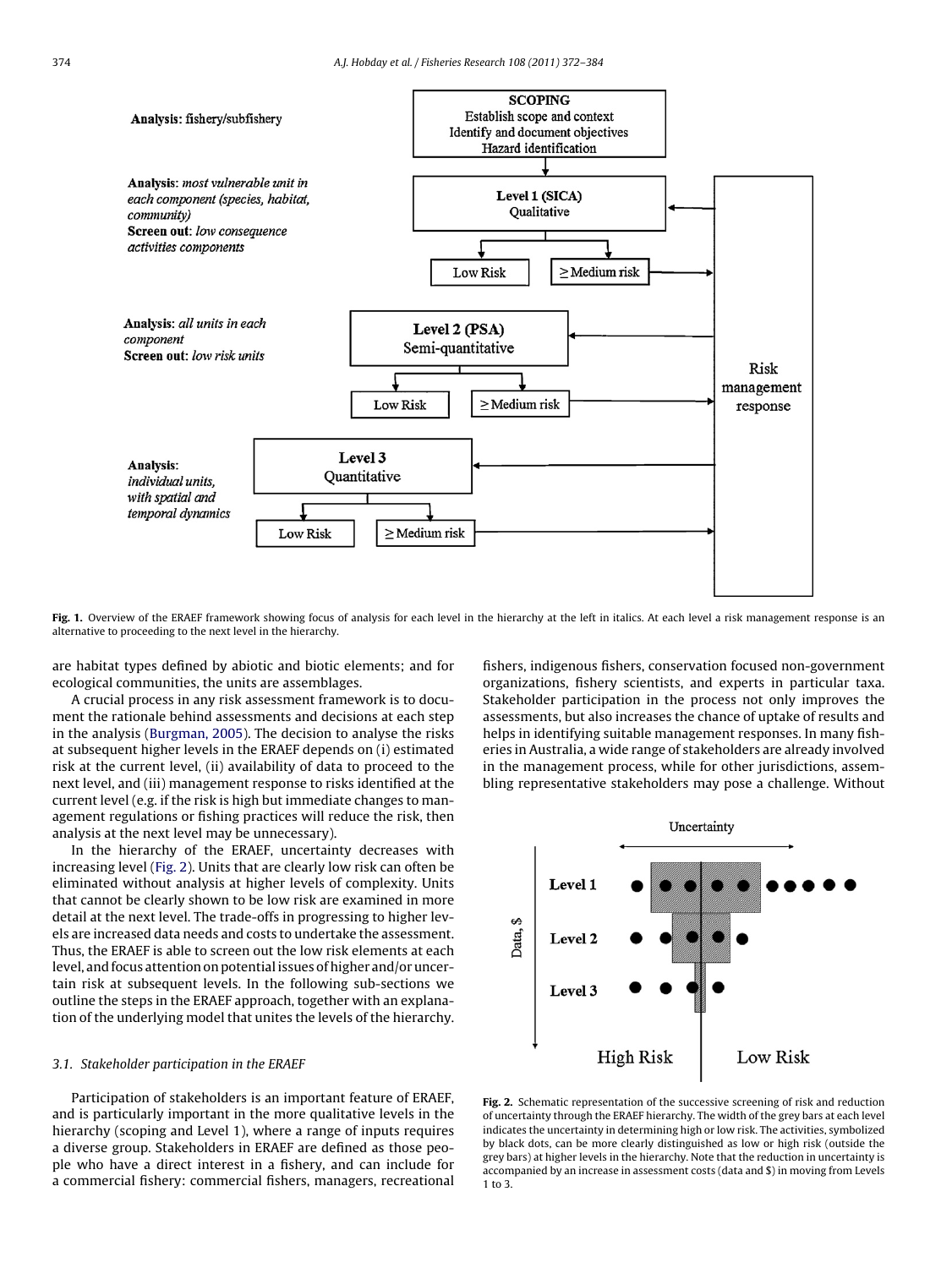a good representation of stakeholders, issues may not be correctly indentified or evaluated, particularly at Level 1 in the ERAEF. Most often, stakeholders are engaged through face-to-face meetings.

# 3.2. Precautionary elements in the ERAEF

The ERAEF approach has a number of features that result in a precautionary or conservative approach to identifying and ranking ecological risk. Principal among these is assuming high risk in the absence of data or information to the contrary. This feature provides an incentive to collect data to support future assessments. In general, the precautionary approach will result in more false positives (units identified at higher risk than would occur when assessed at a higher level with more data) than false negatives (units scored at a lower risk than would occur when assessed at a higher level with more data). This bias is important, as false positive results can be screened out at higher levels in the ERAEF hierarchy, while false negatives result in improper elimination of a hazard or unit, with no further opportunity to consider it at later stages in the ERAEF. While no bias would be preferable, the uncertainty associated with the qualitative and semi-quantitative risk assessments at Levels 1 and 2 argues in favour of maintaining a bias against false negative results.

# 3.3. Scoping

The first step in the ERAEF is the scoping stage, and it is here that a description of the fishery is completed, management objectives recorded, activities/hazards listed, and units of analyses identified. Unit of analysis is a generic term that applies to the species within the species components (target, bycatch, TEP), the habitats within the habitat component, and the ecological assemblages within the community component. The set of species to be considered can be assembled using catch data, observer records, expert opinion, and/or species distribution maps. The set of habitats is based on geo-morphology [Williams et al. \(in press\). S](#page-12-0)ubstratum and faunistic characters and the community units are either qualitative or model-based foodweb descriptions [\(Hobday et al., 2007\).](#page-11-0)

ERAEF requires the identification of management objectives for all five ecological components in the system. These are not always well defined a priori, and we have developed a generic set that can be modified by the stakeholders and assessment team ([Hobday et al., 2007\).](#page-11-0) For example, a generic objective for the habitat component is "Relative abundance of habitat types does not vary outside acceptable bounds". While often quite general, these objectives serve to promote discussion and agreement among disparate stakeholders that a range of ecological values are important to the sustainability of the fishery. More specific "acceptable bounds" are then developed for use in Level 1.

The set of activities is selected from a comprehensive checklist. Formally, these activities are known as hazards [\(Burgman, 2005\).](#page-11-0) In ERAEF, hazards are the activities undertaken in the process of fishing, together with any external activities, which have the potential to adversely impact on ecological components. The fishery-specific hazards are divided into the following categories based on the major effect of the activity:

- capture/removal;
- direct impact without capture;
- addition/movement of biological material;
- addition of non biological material;
- disturbance of physical processes;
- external hazards.

These categories are then subdivided into fishing activities (of the fishery being evaluated) and external activities (including other fisheries) [\(Hobday et al., 2007\).](#page-11-0) These fishing and external activities are scored on a presence/absence basis for each fishery. Only those activities that are scored as present in a fishery are then carried forward for analysis in subsequent levels.

Precautionary elements in the scoping stage are included in two ways. First, the identification of objectives allows an appropriate approach to precaution. The default objectives provided are generally of the form "impact is within acceptable bounds" and these bounds are selected to be precautionary ([Hobday et al., 2007\).](#page-11-0) The second precautionary element at this stage is in the identification of the activities. Use of a comprehensive activity checklist forces consideration of a broad range of potential hazards, which is precautionary in nature compared to considering only expert-selected subsets of activities. At the end of the scoping stage, the background characteristics and history of the fishery will have been documented, the objectives recorded, units of analysis identified, and the activities that may cause harm identified. The next stage in ERAEF is to proceed to the analytical levels of the hierarchy (Levels  $1-3$ ).

Levels in the ERAEF framework differ in the resolution at which risk is assessed, but the levels are linked by an underlying model. The underlying model is based on a theoretical relationship that describes the rate of change (in abundance, amount or extent) of the unit at risk (e.g. a species or habitat). The fishery under consideration has the potential to influence the rate of change of units in each component (e.g. target bycatch, TEP species, habitat types, and ecological communities) and the ecological risk is the expression of the influence of the fishery activities on the rate of change of the unit. Fishery activities that cause too much change in the dynamics of the ecological system are undesirable in terms of ecological risk. In general, the rate of change in a unit  $(dP/dt)$  can be expressed as a function of the intrinsic growth rate  $(r)$  and the total amount of the unit  $(P)$ 

$$
\frac{dP}{dt} = f(r, P) \tag{1}
$$

Removal or enhancement (C, which can be positive or negative) due to anthropogenic factors can be subtracted from the relationship.

$$
\frac{dP}{dt} = f(r, P) - C\tag{2}
$$

This general form is suitable for all the components included in the ERAEF and can be modified to an appropriate model for each component (e.g. [Williams et al., in press\).](#page-12-0) The logistic equation is a well-known example from this general form (1) that describes the rate of change of a population biomass (unit measure for species) as a function of carrying capacity, intrinsic rate of population growth, and fishery removals that are related to effort, population biomass and catchability. The unit measures are specific to each component, expressed in terms of areal coverage for habitat components, or species richness for communities, for example. The exact formulation of the general model differs among components and sub-components, but the influence of fishing activities on the functional form (Eq. (2)) remains consistent. The relative magnitude of the impact on each of the parameters need not be considered prior to Level 3, although threshold levels for the acceptable rate of change may be identified, such as often occurs for TEP species.

#### 3.4. Level 1 – scale intensity consequence analysis (SICA)

Level 1 analysis relies on expert judgment involving the stakeholders. The focus of analysis at this level (SICA) is the ecological component. In other ERA approaches that are equivalent to ERAEF's Level 1 (e.g. [Fletcher et al., 2002; Fletcher, 2005\),](#page-11-0) a likelihoodconsequence framework has been employed in which likelihood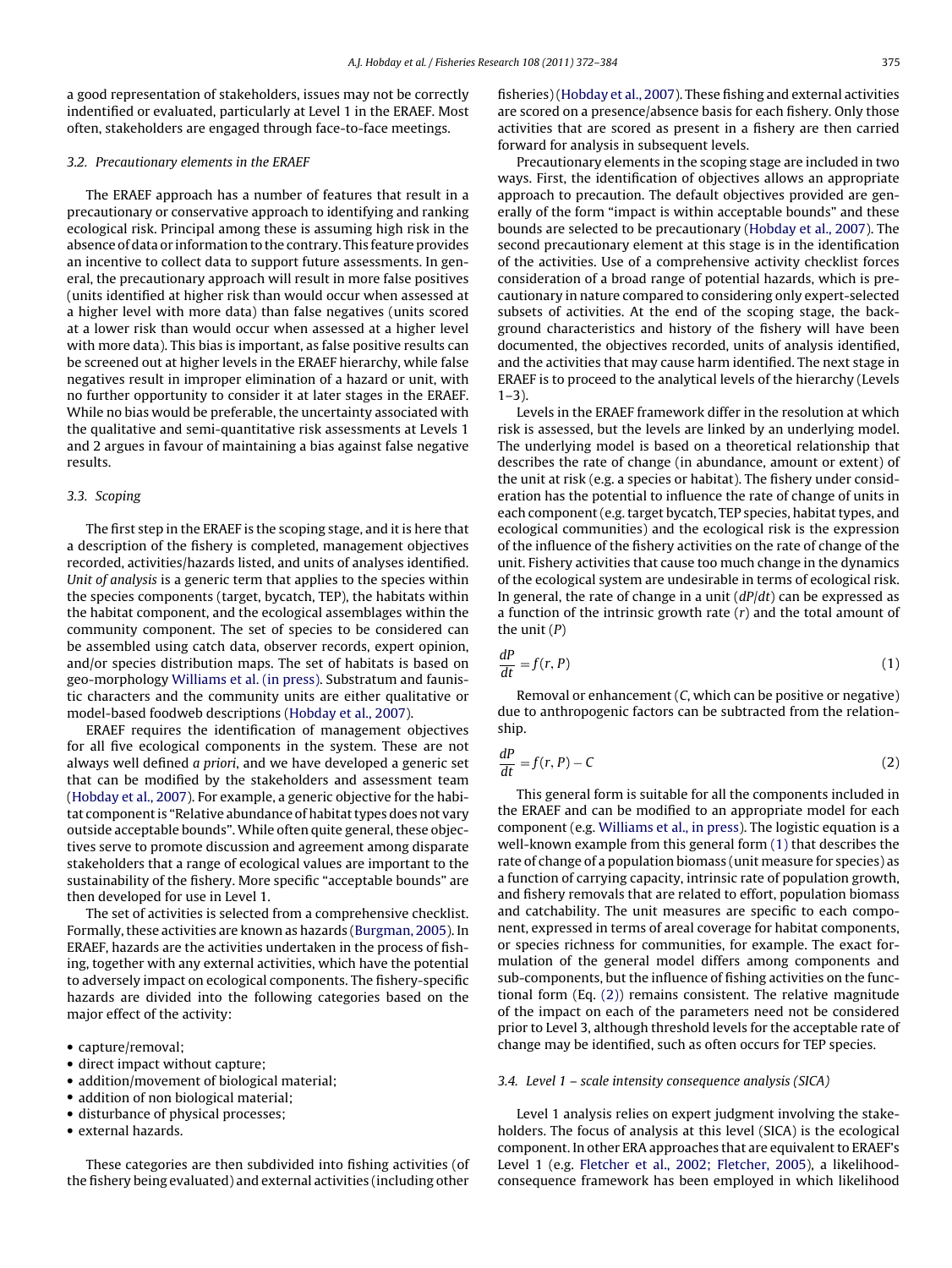#### **Table 1**

Productivity cutoff scores for species attributes for the ERAEF Level 2 PSA method. These cutoffs have been determined from analysis of the distribution of attribute values for species in the ERAEF database, and are intended to divide the attribute values into low, medium and high productivity categories.

| Attribute                | Low productivity (high risk, score = $3$ ) | Medium productivity medium risk, score = $2$ ) | High productivity (low risk, score = $1$ ) |
|--------------------------|--------------------------------------------|------------------------------------------------|--------------------------------------------|
| Average age at maturity  | >15 years                                  | $5-15$ years                                   | <5 years                                   |
| Average maximum age      | $>25$ years                                | $10-25$ years                                  | $10$ years                                 |
| Fecundity                | <100 eggs per year                         | $100 - 20,000$ eggs per year                   | >20,000 eggs per year                      |
| Average maximum size     | >300 cm                                    | 100-300 cm                                     | $<$ 100 $cm$                               |
| Average size at maturity | $>200$ cm                                  | 40-200 cm                                      | $<$ 40 cm                                  |
| Reproductive strategy    | Live bearer (and birds)                    | Demersal egg layer                             | Broadcast spawner                          |
| Trophic level            | >3.25                                      | $2.75 - 3.25$                                  | < 2.75                                     |

and the consequence of the event is estimated for each unit in each of the components considered, which can be extremely time consuming ([Scandol et al., 2009\).](#page-11-0) In the ERAEF framework, an exposure-effects risk assessment approach is used at Level 1, and is only applied to the "worst case" unit (see below). The exposureeffects model is common in situations such as human drug testing, where an effect given an exposure to a drug is of interest. Similarly, in fisheries, the interest is the effect (e.g. impact on population size) resulting from a certain exposure (e.g. catch level). The approach used at Level 1 involves scoring each fishing activity (hazard) for impact on the core objective for the component. The scale and intensity of the activity are each scored ( $\approx$ exposure), and then the consequence score ( $\approx$ effect) is selected from a component-specific set of scoring guidelines [\(Hobday et al., 2007\).](#page-11-0) These scoring tables, adapted from [Fletcher et al. \(2002\), r](#page-11-0)eflect a range of impact levels from negligible (score 1) to extreme (score 6). Scores of 3 or higher within a component result in that component being examined at Level 2.

The scale and intensity scoring reflects potential changes in the catch/removal term of the logistic model ( $q$  and  $E$ ) due to the hazard, while the consequence scoring reflects the effect the hazard will have on the intrinsic rate of increase  $(r)$ . For example, a high intensity score would indicate that "removal" is highly likely, while a high consequence score indicates that the rate of increase or carrying capacity would be greatly reduced by this activity. The effort term  $(E)$  is approximated by the spatial and temporal scale of the activity, which is an important consideration in evaluating the risk for particular activities.

#### 3.4.1. Level 1 – uncertainty and precautionary elements

The SICA analysis employs a "plausible worst case" approach to evaluation of risk, rather than considering all possible interactions. In assigning a consequence score for each activity/component combination, the highest-scoring (worst case) plausible scenario is selected. For example, in scoring the direct impact of fishing on the bycatch component, the stakeholders would consider the relative vulnerability to the gear among the bycatch species, and select the most vulnerable species based on the combination of exposure to the gear and potential rate of recovery of the species to impact. The highest score consistent with a plausible scenario is reported in the case of dispute.

If the plausible worst case scenario is not assessed to be at significant risk, then all other hazards will be at even lower risk. This leads to considerable efficiency in screening out low risks. The level of consequence that is deemed "significant" can also be selected with precaution in mind. In Australian applications to date, any consequence level above "minor" (score of 2) either elicits a management response, or is analysed further at a higher level in the hierarchy.

#### 3.5. Level 2 – productivity susceptibility analysis (PSA)

The analysis at Level 2 is based on scoring each unit of analysis within a component on a number of productivity and susceptibility attributes, and follows from an approach developed by [Stobutzki](#page-11-0) [et al. \(2002\).](#page-11-0) The productivity attributes influence the "intrinsic rate of increase"  $(r)$  in the logistic model (Table 1), while the susceptibility attributes are reflected in the catch/removal portion, in particular the catchability term  $(q)$  ([Table 2\).](#page-5-0) Thus, the productivity and susceptibility concepts that are used at Level 2 are similar in approach to Level 1. A major difference is the amount of data required, but the underlying model is basically the same.

The level of fishing impact a unit of analysis (e.g. species, habitat type, or species assemblage) can sustain, and the capacity to recover from impacts depends on its inherent productivity. For example, the productivity of a species or populations is determined by demographic attributes such as longevity, growth rate, fecundity, recruitment and natural mortality (Table 1). The productivity of a unit such as a "habitat type" is determined by habitat attributes such as regeneration rates (see [Williams et al., in press\).](#page-12-0) For community units, the productivity might be determined by the diversity or size of the members. While units have inherent productivity, fishing can also affect productivity of the unit depending on the size of reduction in the unit and the life stage of a species taken by a fishery. The productivity attributes were scored using a default set of scores developed for Australian fisheries (for a species example see Table 1); values for the cutoffs between risk categories may need to be tuned for other regions. For example, in tropical regions, faster demographic rates may lead to different productivity for the same values as in temperate regions, and hence the need to modify the cutoff scores.

Following [Walker \(2005\), s](#page-11-0)pecies susceptibility is estimated as the product of four independent aspects: availability, encounterability, selectivity and post-capture mortality (PCM). A multiplicative approach is considered more appropriate for susceptibility because low risk for any single aspect acts to reduce the overall risk to a low value. For example, if a species is available in a fishing area, encounters the fishing gear, is selected by the gear, but is returned to the water unharmed (post-capture mortality low), then the overall susceptibility should be recognized as low. The treatment of these aspects has been tailored to utilize available datasets (e.g. FishBase), and incorporate additional information, such as outputs from mapping of species range and distribution [\(Hobday et al.,](#page-11-0) [2007\).](#page-11-0) The level of fishing impact that a unit of analysis can sustain depends on its susceptibility to capture or damage by the subfishery activities. For example, the susceptibility of a unit such as a species is determined by species attributes such as habitat overlap with the fishery, depth in the water column, and feeding method [\(Table 2\).](#page-5-0) The susceptibility of a unit such as "habitat type" is determined by abiotic habitat attributes such as substratum type and the fishing method ([Hobday et al., 2007\).](#page-11-0) The susceptibility of the community units is determined by functional group redundancy, or trophic level diversity.

The productivity and susceptibility attributes are scored as 1 (low), 2 (medium) or 3 (high). Missing attributes are scored as a 3. These scores are then plotted for visualization on a PSA plot [\(Fig. 3A](#page-5-0)). An overall risk score is the Euclidean distance from the origin, which allows a single risk ranking. It is important to note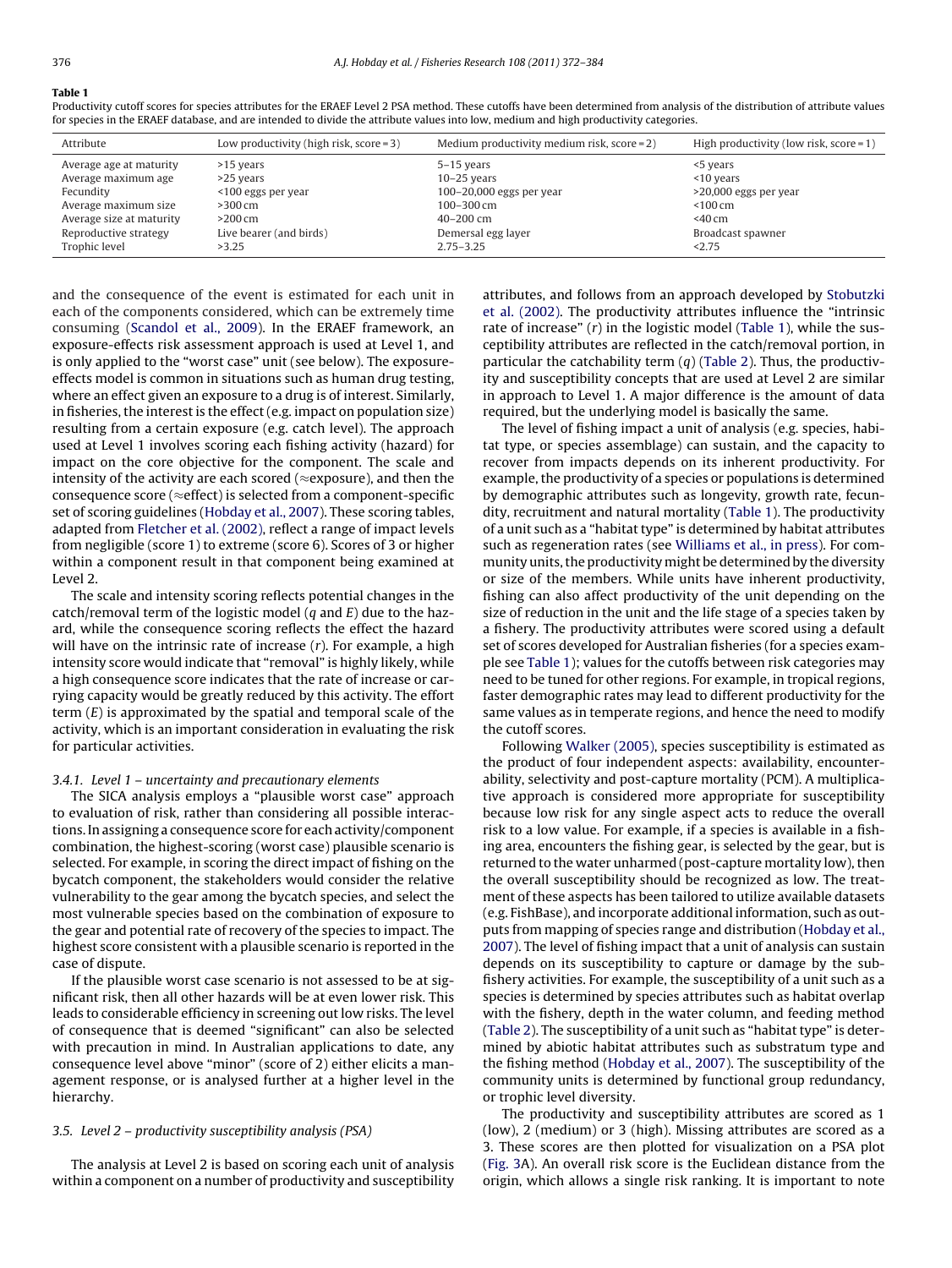# <span id="page-5-0"></span>**Table 2**

Susceptibility cutoff scores for species attributes for the ERAEF Level 2 PSA method. These example cutoffs have been determined from analysis of the distribution of attribute values for species in the ERAEF database, and are intended to divide the attribute values into low, medium and high susceptibility categories. A choice of attributes exists for some susceptibility aspects, such as availability; where if data are available, availability 1 is preferred over availability 2, while for encounterability, the maximum score of the two attribute choices (encounterability 1 and encounterability 2) is used.

| Attribute                                                                      | Low susceptibility (low risk,<br>$score = 1$     | Medium susceptibility (medium<br>risk, $score = 2$      | High susceptibility (high risk,<br>$score = 3)$      |
|--------------------------------------------------------------------------------|--------------------------------------------------|---------------------------------------------------------|------------------------------------------------------|
| Availability 1. Overlap of species<br>range with fishery                       | <10% overlap                                     | 10-30% overlap                                          | >30% overlap                                         |
| Availability 2. Global distribution.<br>Also need to consider stock<br>proxies | Globally distributed                             | Restricted to same<br>hemisphere/ocean basin as fishery | Restricted to same country as<br>fishery             |
| Encounterability 1 - Habitat<br>(scores vary by fishery)                       | Low overlap with fishing gear                    | Medium overlap with fishing gear                        | High overlap with fishing gear                       |
| Encounterability 2 - depth check<br>(scores vary by fishery)                   | Low overlap with fishing gear                    | Medium overlap with fishing gear                        | High overlap with fishing gear                       |
| Selectivity (scores vary by gear<br>type, this example is for set<br>gillnets) | Species < mesh size, or >5 m in<br>length        | Species 1-2 times mesh size, 4-5 m<br>in length         | Species >2 times mesh size, to say,<br>4 m in length |
| Post-capture mortality (scores vary<br>by fishery)                             | Evidence of post-capture release<br>and survival | Released alive                                          | Retained species, or majority dead<br>when released  |

that these risk values are mostly determined by "intrinsic" properties of the species (productivity), and while the relative fishery interactions are measured through the susceptibility attributes, assessment of the actual impact of the sub-fishery on the species is not made.

Species identified as high-risk from the PSA analysis are candidates for further quantitative assessment at Level 3. In some cases, examination at Level 3 may not be necessary if alternative information exists (e.g. a pre-existing quantitative stock assessment that shows that harvest levels are sustainable). The advantage of Level 2 is that it allows the rapid screening of low-risk species, reducing the time and cost of analyses at Level 3. Some species will be identified as high risk from a Level 2 analysis due to missing attributes (which automatically score high risk). For such species, priority is given to collecting missing attribute information rather than moving immediately to Level 3 analysis.

# 3.5.1. Level 2 – uncertainty and precautionary elements

The PSA method is based on a limited number of attributes that are widely available; however, the risk estimates derived are subject to a range of uncertainties. Chief among these is that the PSA scores estimate relative rather than absolute levels of risk, by using proxies for productivity, rather than productivity estimates as derived from quantitative assessment models. Furthermore, the



Fig. 3. Productivity Susceptibility Analysis (PSA). (A) The axes on which risk to the ecological units is plotted. The x-axis score derives from attributes that influence the productivity of a unit, or its ability to recover after impact from fishing. The y-axis score derives from attributes that influence the susceptibility of the unit to impacts from fishing. The combination of susceptibility and productivity determines the relative risk to a unit, i.e. units with high susceptibility and low productivity are at highest risk, while units with low susceptibility and high productivity are at lowest risk. The curved lines divide the PSA plot into thirds, representing low, medium and high risk, and group units of similar risk levels. (B–F) Results from the Level 2 PSA analysis of the SESSF otter trawl fishery. (B) Target species, (C) byproduct species, (D) bycatch species, (E) TEP species, and (F) habitat types. Note the species in the byproduct/bycatch component are plotted separately here due to the large number of species. The open circle on each plot shows the mean for the component. Multiple units can be plotted at the same point if the scores are the same.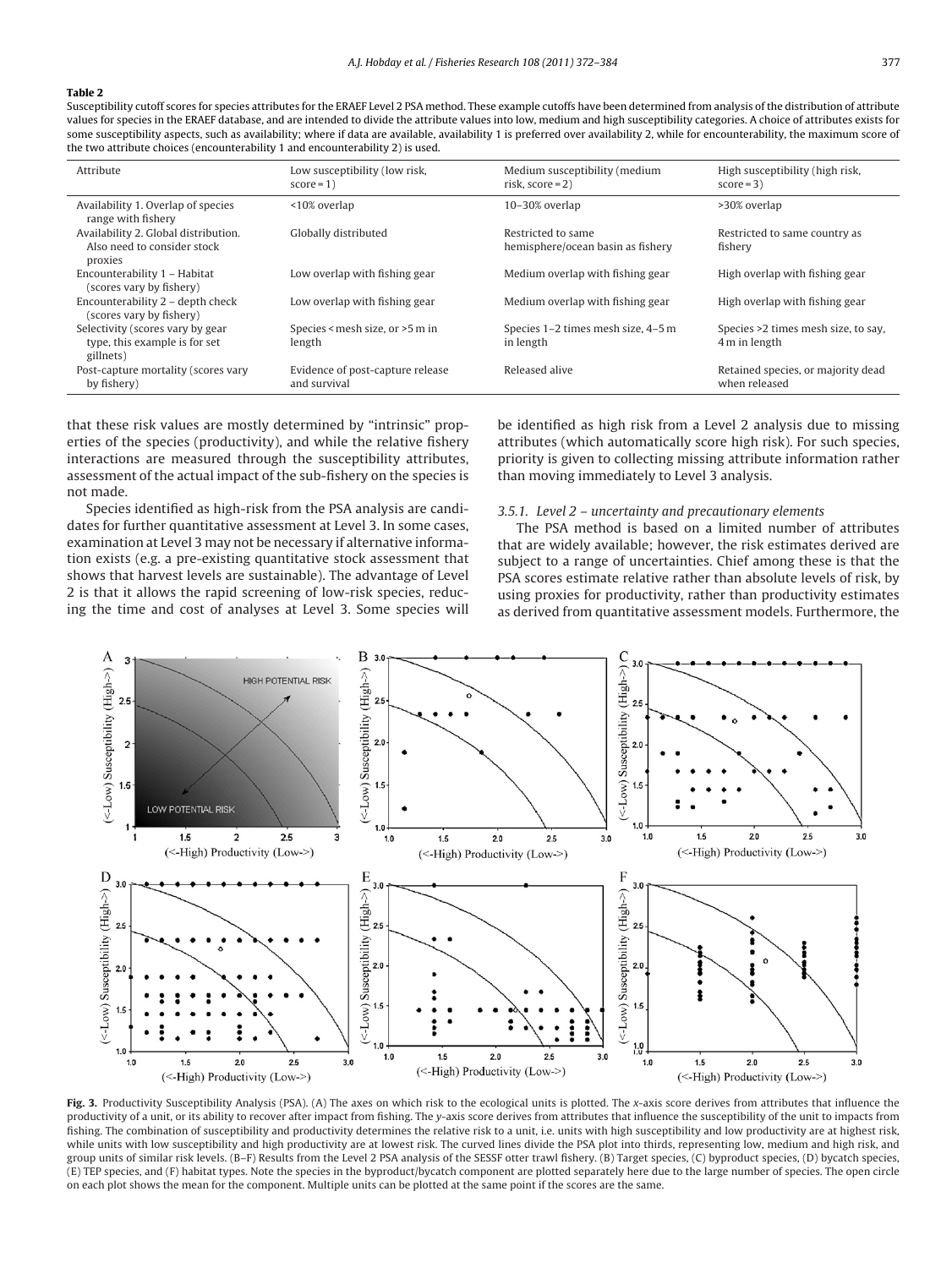method does not require or assume that levels of catch or effort are available for each ecological unit impacted (these are frequently not available for bycatch and TEP species). Nevertheless the method does allow the identification of species or habitats that are at greater potential risk due to characteristics of their biology or exposure to hazards from fishing, and this is useful in prioritizing remedial action or further analysis. Precautionary elements in the Level 2 PSA include:

- Attributes are set to default high risk values in the absence of information to the contrary.
- If independently verifiable information (such as independent observer data, scientific references or reports, expert knowledge from those with no vested interest in the fishery) can be clearly documented, scores can be modified ([Hobday et al., 2007\).](#page-11-0)
- Explicit assumptions in the detail of the methods for example, the spatial overlap score for availability is based on overlap of effort with the species distribution only within the area of the fishery (implicitly assuming that there may be a stock that is local to the area of the fishery).

#### 3.6. Level 3

Level 3 is the point in the ERAEF hierarchy where a fully quantitative assessment is first undertaken. A range of methods and approaches already exists at this level, but there remain challenges in finding methods that can work within the constraints of limited data and time for analysis.

One "rapid assessment" method that has been applied to species is the Sustainability Assessment for Fishing Effects (SAFE) method of [Zhou and Griffiths \(2008\). T](#page-12-0)his method provides an absolute measure of risk by directly estimating both a fishing mortality rate and a quantitative reference point associated with it, but is less demanding of data and much simpler to apply than a typical quantitative stock assessment – for example it requires information on levels of effort but not of catch. It has proven particularly valuable in assessing large numbers of bycatch species in multi-species trawl fisheries ([Zhou et al., 2009\).](#page-12-0) The SAFE relies fairly heavily on knowledge of the spatial overlap of fishing effort with the species distribution and the estimate of risk is sensitive to this quantity, but methods that do not account for this overlap can also miss important information. SAFE requires less "productivity" data than PSA.

With regard to habitat and community components, quantitative benthic species impact assessment models are starting to be used [\(Ellis et al., 2008; Dichmont et al., 2008\)](#page-11-0) but have not to date been incorporated directly in ERAEF analyses [\(Williams](#page-12-0) [et al., in press\).](#page-12-0) Similar assessments of the impacts of trawling on benthic (sessile) species have also been conducted in the Great Barrier Reef [\(Pitcher et al., 2007a\)](#page-11-0) and the Torres Strait [\(Pitcher](#page-11-0) [et al., 2007b\).](#page-11-0) Community and ecosystem level quantitative analyses have become more common over recent years with the advent of Ecopath with Ecosim ([Christensen and Walters, 2004; Walters](#page-11-0) [et al., 2005\).](#page-11-0) The need for these tools is addressed in the final section.

# 3.6.1. Level 3 – uncertainty and precautionary elements

Being quantitative and generally model-based, Level 3 analyses can explicitly account for uncertainty. Although the SAFE analyses provide direct estimates of uncertainty in both the exploitation rate and the associated reference points, they are less explicit about uncertainties arising from key assumptions in the method, including spatial distribution and movement of stocks. SAFE analyses retain some of the key precautionary elements of the PSA method, including assumptions that fisheries are impacting local stocks (within the jurisdictional area of the fishery). Comparisons of PSA and SAFE analyses for the same fisheries and species support the claim that the PSA method generally avoids false negatives but can result inmany false positives. Limited testing of SAFE results against full quantitative stock assessments suggest that there is less "bias" in the method, but that both false negatives and false positives can and do arise (Hobday, unpublished data).

# **4. Application of the ERAEF**

# 4.1. Summary across fisheries

The ERAEF method has been used in Australian federally managed fisheries over the period 2004–2007 to assess over 31 sub-fisheries (gear types within managed fisheries), ranging from demersal trawl to longline to purse-seine ([Smith et al., 2007b\).](#page-11-0) The scoping stage of the ERAEF identified five common activities (hazards) within these fisheries: (i) capture by fishing, (ii) direct impact without capture by fishing and general boat activity (e.g. steaming), (iii) addition of non-biological material by navigation and steaming, and from exhaust (iv) disturbance of physical processes by navigation and steaming, and by anchoring or mooring, and (v) activities in other fisheries affecting the fishery being assessed. The activities that were rarely occurring in these Australian fisheries included (i) stock enhancement, (ii) bait collection, and (iii) boat launching away from established harbours. Between 14 and 29 activities occurred in any one fishery ([Smith et al., 2007b\).](#page-11-0)

At Level 1, a comprehensive assessment of the risks associated with each of the identified fishing activities on all five ecological components was completed for the 31 sub-fisheries. The highest risk activities across all components were: (i) other fisheries, (ii) capture by fishing, (iii) direct impact of fishing without capture, and (iv) translocation of species. Although averaging scores can obscure the individual results, it does allow comparison of fishing impact at Level 1. The mean impact score across all fisheries for all activities (26 possible activities) was highest for the TEP component (1.15), followed by habitat (1.11), target species (1.01), communities (0.99) and the bycatch/byproduct component (0.92) [\(Fig. 4;](#page-7-0) [Smith et al.,](#page-11-0) [2007b\).](#page-11-0)

There was often more than one activity-impact scenario for each component at Level 1 (score >2) that forced examination at Level 2 [\(Fig. 4\).](#page-7-0) These multiple scenarios give greater confidence that the assessment should move to Level 2. The number of activities that led to a moderate or greater risk score varied between components and fisheries, with a maximum of six and a minimum of zero per fishery and component [\(Fig. 4\).](#page-7-0) TEP species resulted in more activity-impact scenarios that scored >2. The mean number of scenarios scoring above this threshold (>2) per fishery was highest for both the target and TEP component (1.71), and lowest for the bycatch/byproduct and community components (1.41). The total number of cases across all fisheries that components progressed to examination at Level 2 ranged from 21 for habitats, to 29 for target species, out of a total of 31 fisheries assessed ([Smith et al.,](#page-11-0) [2007b\).](#page-11-0) For individual fisheries, between 0 and 5 components per fishery progressed to examination at Level 2 assessment. A total of 12 fisheries had five components that were evaluated at Level 2, while only one fishery had no components moving to Level 2 (a squid jig fishery).

At Level 2, over 1200 unique species (68 target species, 857 byproduct and bycatch species, and 364 threatened, endangered and protected species) and over 200 habitats were assessed.Within each fishery, the number of species assessed ranged from 91 (dive fishery) to 788 (trawl fishery). The number of habitats assessed ranged from 4 (purse seine fishery) to 274 (wide ranging longline fishery), and the number of ecological communities from 3 (dive fishery) to 64 (long line fishery) ([Smith et al., 2007b\).](#page-11-0) Compar-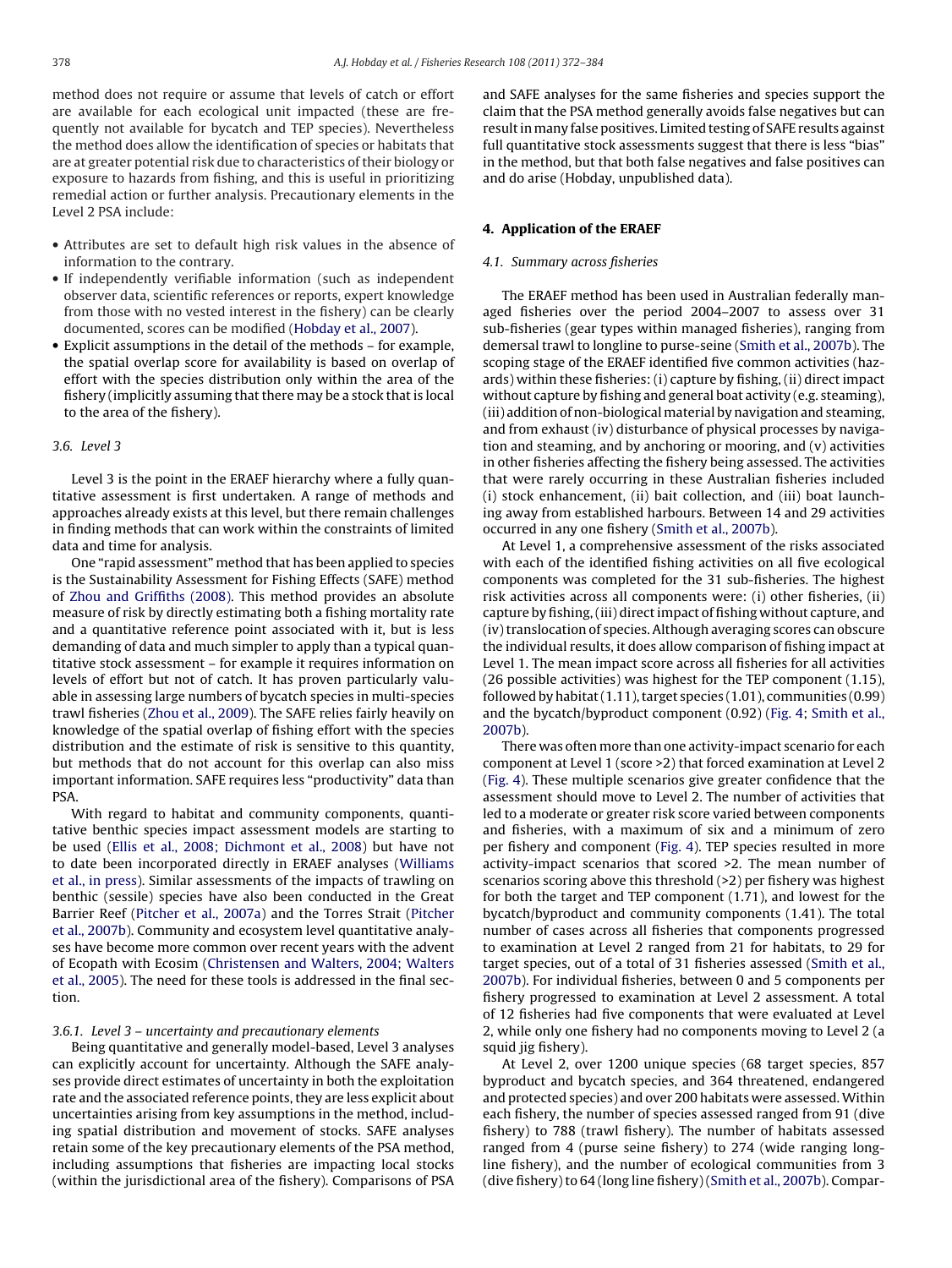<span id="page-7-0"></span>

Fig. 4. Results from the Level 1 (SICA) analysis of the SESSF otter trawl fishery. In each of the five components there were some fishery-related activity-impact (consequence) scores >2, which moves each component to examination at Level 2. (A) Target species, (B) byproduct/bycatch species, (C) TEP species, (D) habitat types, and (E) community assemblages. Each consequence score can be assigned with high or low confidence, according to the consensus between the stakeholders.

isons between fisheries are more complex at Level 2, as the number of species/habitats/communities assessed varied across fisheries. However, as illustration only, the mean Level 2 risk score across fisheries differed between components, with the target species generally at highest overall risk (1.87) (possible range [1.41–4.24]), while the habitats that were assessed at Level 2 were overall at lower risk than bycatch and byproduct, and TEP respectively. Although risk profiles from PSA analyses are not strictly comparable across fisheries (because different species or habitat units are represented) several interesting trends emerged in our Australian application. For example the mean PSA score across species groups (target, bycatch, TEP) was notably higher for a pelagic longline fishery than for a bottom trawl fishery. This appeared to reflect the higher mean trophic level of the catch in the longline fishery, with high selectivity for many high trophic level predators such as pelagic sharks.

# 4.2. Illustration of screening efficiency

Results from one fishery examined with the ERAEF approach in Australia are illustrative of the efficiency of the screening and the prioritization that is possible. The SESSF otter trawl fishery operates from Barrenjoey Point (Sydney) to Cape Jervis (Adelaide) in waters of depth 20–1300 m ([Smith and Smith, 2001\).](#page-11-0) At the time of the ERAEF assessment in 2005, the fleet size was approximately 100 vessels although only 76 were active. Total effort in the same year consisted of approximately 40,000 sets resulting in landings of 19,000 t. The discard rate of quota species was estimated at 8% and of non-quota species at 68% (2003 data). The main target species are tiger flathead (Neoplatycephalus richardsoni) on the shelf, pink ling (Genypterus blacodes) and blue grenadier (Macruronus novaezelandiae) on the upper slope, and orange roughy (Hoplostethus atlanticus) at mid-slope depths. There is a quota management system for 34 species/stocks and an observer program has been operating since the mid-1990s [\(Wayte et al., 2007\).](#page-12-0)

The scoping analysis, which identified that 26 of 32 risk causing activities were present in this fishery [\(Wayte et al., 2007\),](#page-12-0) did not eliminate any ecological components. Risks rated as major or above (risk scores 4 or 5) were all related to direct or indirect impacts from primary fishing operations. Severe impacts (risk score 5) were confined to habitats and byproduct/bycatch species (Fig. 4). Significant external hazards included other fisheries in the region, coastal development, and other extractive activities. While these external activities are not examined beyond Level 1 in the ERAEF as they are outside the direct control of fisheries managers, their identification can lead to cross-sectoral consideration of these potentially neglected issues.

At Level 2, there were 600 species (28 target, 371 byproduct/bycatch, 201 TEP) assessed using the PSA analysis [\(Fig. 3B](#page-5-0)–E). Of these, 159 were assessed to be at potential high risk, including 15 target species, 39 byproduct species, 99 by-catch species, and 6 TEP species. By taxa, the high risk species comprised 58 chondrichthyans, 96 teleosts, 4 marine birds, and 1 marine mammal. Of the 159 species assessed to be at high risk, 4 had more than 3 missing attributes.

All the target species are managed through a quota system, and the introduction of harvest strategies for this group in 2006 has provided the foundation for ongoing sustainability of catches into the future ([Smith et al., 2008\).](#page-11-0) Of the 6 TEP species assessed to be at high risk, the four birds are at high risk due to lack of information. The single marine mammal at high risk (Australian fur seal, Arctocephalus pusillus doriferus) has low productivity and high susceptibility. It is captured in significant numbers by the fishery, but its overall population has increased rapidly in recent years [\(Goldsworthy et al., 2003\),](#page-11-0) and so fishing is not considered a major risk to the population (though being a protected species, the fishery is expected to take active steps to avoid mortality on seals). The single TEP teleost at high risk is the spiny pipehorse (Solegnathus spinosissimus), which is occasionally found entangled in fishing gear (40 observations in 2004). The main ecological sustainability issue for species in this fishery is the number of non-target teleost and chondrichthyan species that are captured. In general, the chondrichthyan species are at high risk because of low productivity, and the teleost species because of high exposure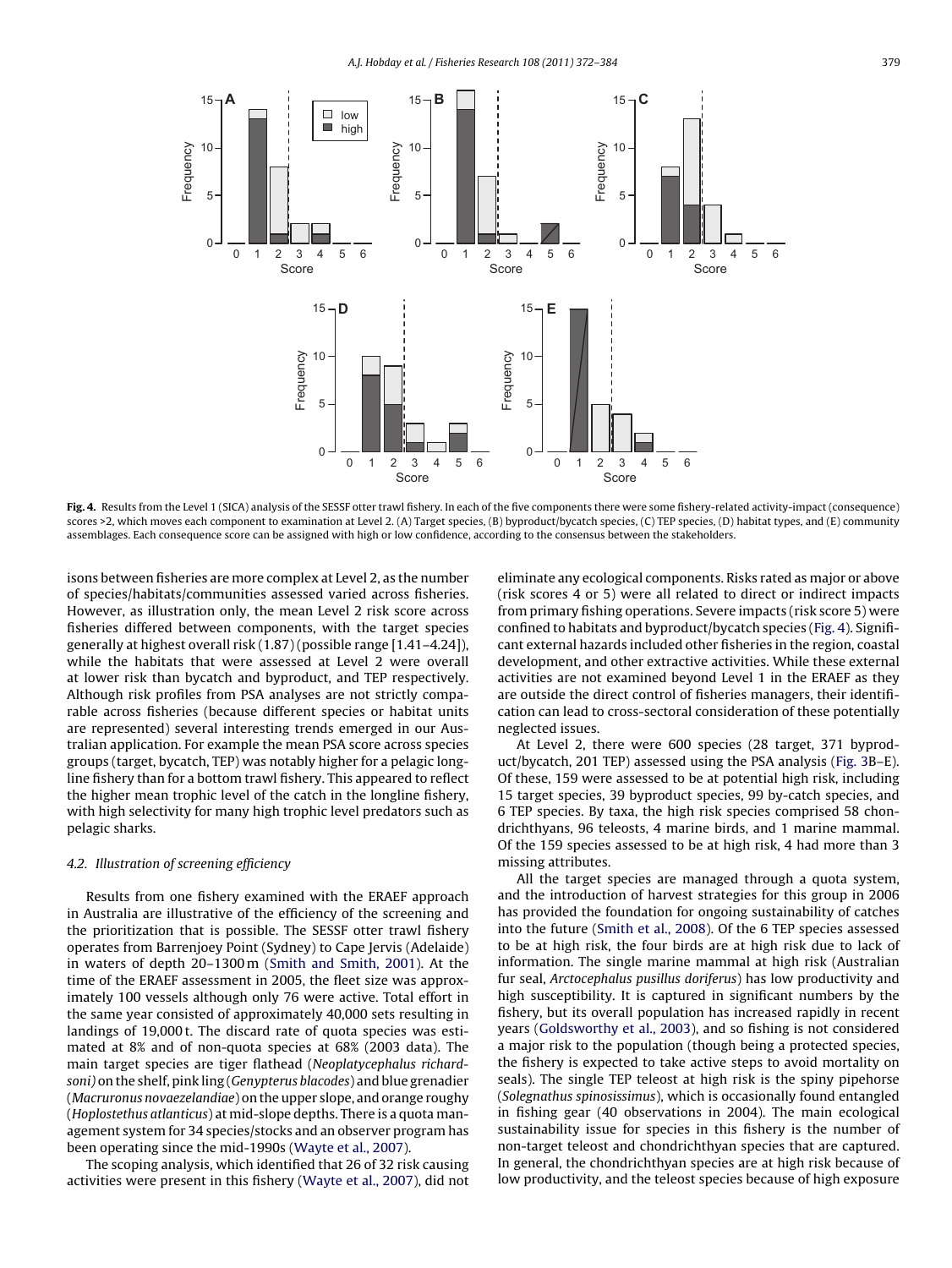

Fig. 5. (A) Schematic showing relationship between Level 3 (SAFE) and Level 2 (PSA) risk scores for 1164 species. Scores in the upper left and lower right represent false positives and false negatives respectively. (B) The observed relationship between the SAFE score and the PSA score. The average SAFE score in each of the high, medium and low PSA categories is also shown.

to fishing (high proportion of range within the fishery, live in habitats that are likely to encounter the gear, and are the right size to be selected by the fishery).

With regard to the Habitat component, 158 habitats were assessed at Level 2 using the habitat PSA analysis. Habitat types were classified based on substratum, geomorphology, and dominant fauna, using photographic data ([Williams et al., in press\).](#page-12-0) Of the 158 habitat types, 46 were assessed to be at high risk, 58 medium, and 54 low ([Wayte et al., 2007\)](#page-12-0) [\(Fig. 3F\)](#page-5-0). Of the high risk habitats, none were found on the inner shelf (0–100 m), 18 were on the outer shelf (100–200 m), 12 were on the upper slope (200–700 m), and 16 were on the mid-slope (700–1500 m). High risk mid-slope habitats include several categories of hard bottom (but still accessible to trawl gear) with delicate epifauna consisting of octocorals, crinoids, small sponges, and sedentary animals. There are also several types of soft bottom habitat that support large, erect or delicate epifauna. Habitats of seamount and canyon features occur at this depth zone. High risk habitats on the upper slope also include several hard bottom types, in this case dominated by large sponges not seen on the mid-slope. There are also several soft bottom habitats based on bryozoan communities which are restricted to a narrow zone near the shelf break. Habitats of canyon features occur at this depth zone. High risk habitats on the outer shelf include soft sediment seabed types interspersed with harder bottom supporting large sponges, mixed epifauna, and the bryozoan communities at the shelf break.

The community component was not assessed for this fishery, as the science-management decision taken at the conclusion of Level 1 [\(Fig. 1\)](#page-2-0) was to gather more information to support the Level 2 assessment. Thus, the screening of communities at Level 2 is not illustrated in this paper.

Two key risks emerge from the Level 2 ERAEF analysis of the SESSF otter trawl fishery. Both risks are related to direct impacts from fishing, one on certain vulnerable benthic habitats, and the other on a suite of byproduct and bycatch species not currently managed directly through the quota management system. For both these components, there are species or habitats at risk across a broad range of depths, from the outer shelf to the lower slope. In addition, some inner shelf species are also at risk.

The Level 2 analysis suggested that 153 species from the target and bycatch/byproduct components were at high risk. A Level 3 SAFE analysis was undertaken for the majority of the 440 target, byproduct and bycatch species caught in the otter trawl (comprising 88 chondrichthyans and 352 teleosts) [\(Zhou et al., 2007\).](#page-12-0) Of the 411 species examined, 25 were identified in a set of higher risk categories, including 12 chondrichthyans. Two target species (both teleosts) were in the high risk category.

Overall, the ERAEF analysis for this trawl fishery shows the hierarchical screening process in operation. While in this case the Level 1 SICA analysis failed to eliminate any of the components from further consideration, the Level 2 species analysis focused attention on just over a quarter of the species examined (159 out of 600). Of the 153 non-TEP species in this list, the Level 3 SAFE analysis further focused attention on 25 of these. Of the 158 habitat types screened at Level 2, 48 were identified as a priority for further analysis or management response ([Fig. 6\).](#page-9-0)

The Australian Fisheries Management Authority (AFMA) is in the process of developing comprehensive environmental management strategies for each fishery in response to the ERAEF results to date (see also [Fig. 7\).](#page-9-0) For example in the case of the SESSF otter trawl fishery, extensive spatial closures have been implemented at midslope depths (>700 m), in part to aid in recovery of depleted orange roughy stocks, but also to protect high risk deepwater shark groups. On the upper slope, several closures have been implemented to protect threatened gulper shark species. These spatial management strategies also act to protect several of the benthic habitat groups identified to be at high potential risk from trawling.

At a more general level, the disproportionate representation of chondrichthyan species in the high risk groups at both Level 2 and Level 3 species analyses has led to the development of a practical guide for fishery managers to mitigate bycatch ([Patterson and](#page-11-0) [Tudman, 2009\).](#page-11-0)

# 4.3. Comparison of methods used in the ERAEF

One of the claims made about the hierarchical approach adopted in ERAEF is that it is precautionary in the sense that less information or more uncertainty results in estimates of higher potential for risk. More specifically, it is claimed that the PSA analyses at Level 2 in the hierarchy are more likely to result in false positives (identifying high risk when it is low) than false negatives (identifying low risk when it is high). Comparison between the Level 2 results and the results obtained using the Level 3 SAFE method for 1164 species from six fisheries supports the claim that the Level 2 approach is biased to false positives and results in few false negatives (Fig. 5). The mean values for the SAFE score also increased within each PSA category, indicating correlation in the approaches. While this does not represent an independent validation of the methods as much of the same data is used in both the PSA and SAFE analyses, it does sug-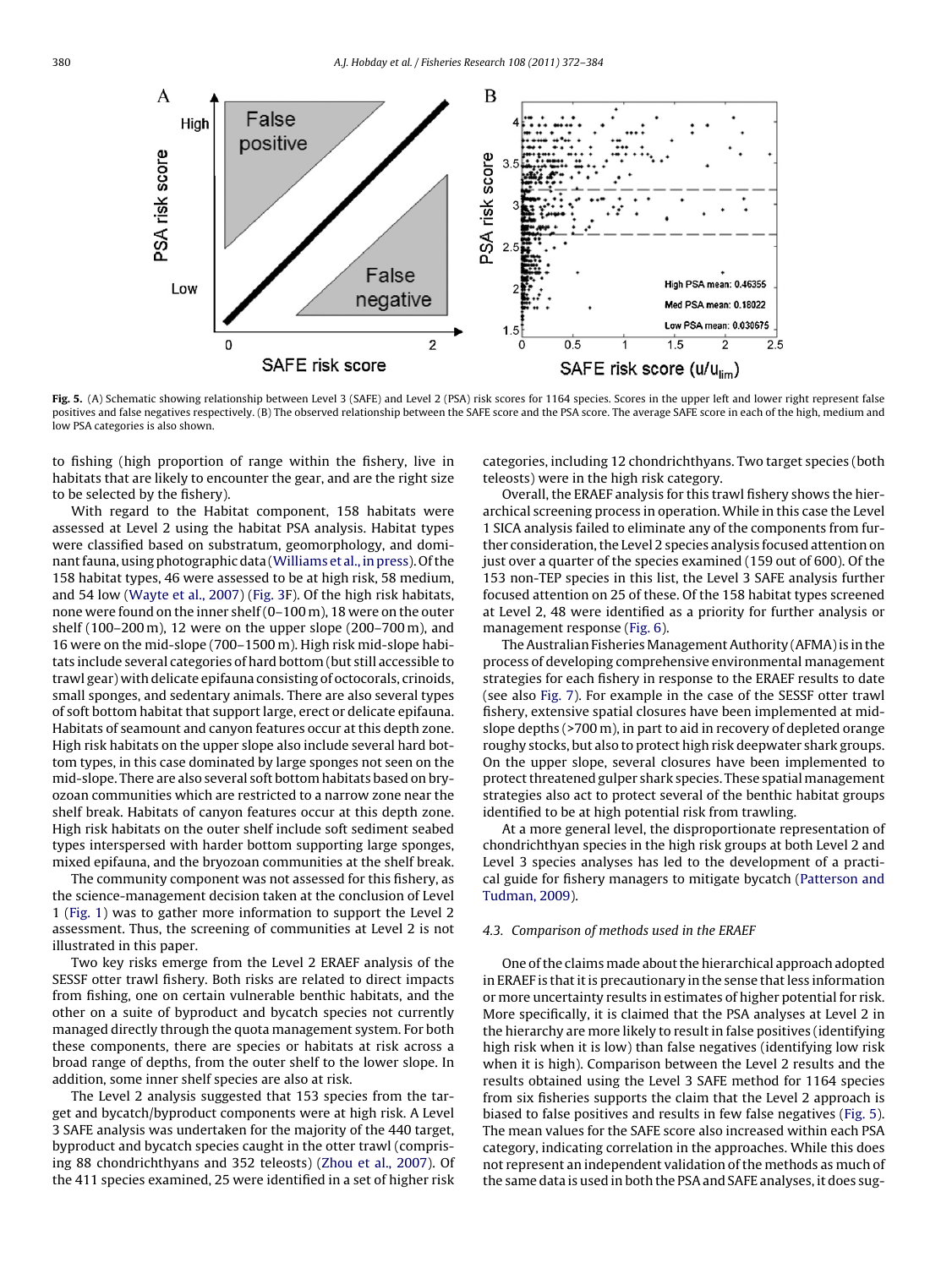<span id="page-9-0"></span>

Fig. 6. Overall concept of the ERAEF. In the scoping stage, activities are defined and objectives set. At Level 1, the impacts of activities on each component are identified. Components with low scores are eliminated (e.g. bycatch and habitats), while those with some medium or greater risk scores are examined at Level 2. At Level 2, the risk to individual units (e.g. species) is evaluated. Individual units at high risk (solid circles) can be evaluated at Level 3.

gest that the overall hierarchy of methods is working as intended. Further unpublished comparisons of SAFE results for target species against full quantitative stock assessments for the same species suggest that the SAFE method is not biased towards either false positive or false negative results. Instances of both can occur, illustrating that further analysis will often be worthwhile to determine accurate estimates of risk from fishing.

# **5. Challenges and future development of the ERAEF**

The hierarchical approach used in ERAEF helps meet one of the most important design criteria for assessment methods – cost effectiveness ([Scandol et al., 2009\).](#page-11-0) ERAEF makes use of existing knowledge, information and data within realistic limits of time and resources. In particular, the hierarchical approach moves from



Fig. 7. Adaptive management cycle adopted by the Australian Fisheries Management Agency (AFMA), with the ERAEF noted here as the Risk Assessment at the top of the cycle. Within each fishery, the Management Advisory Committee (MAC), Technical Species Group (TSG) and Research Advisory Group (RAG) can contribute during decision making.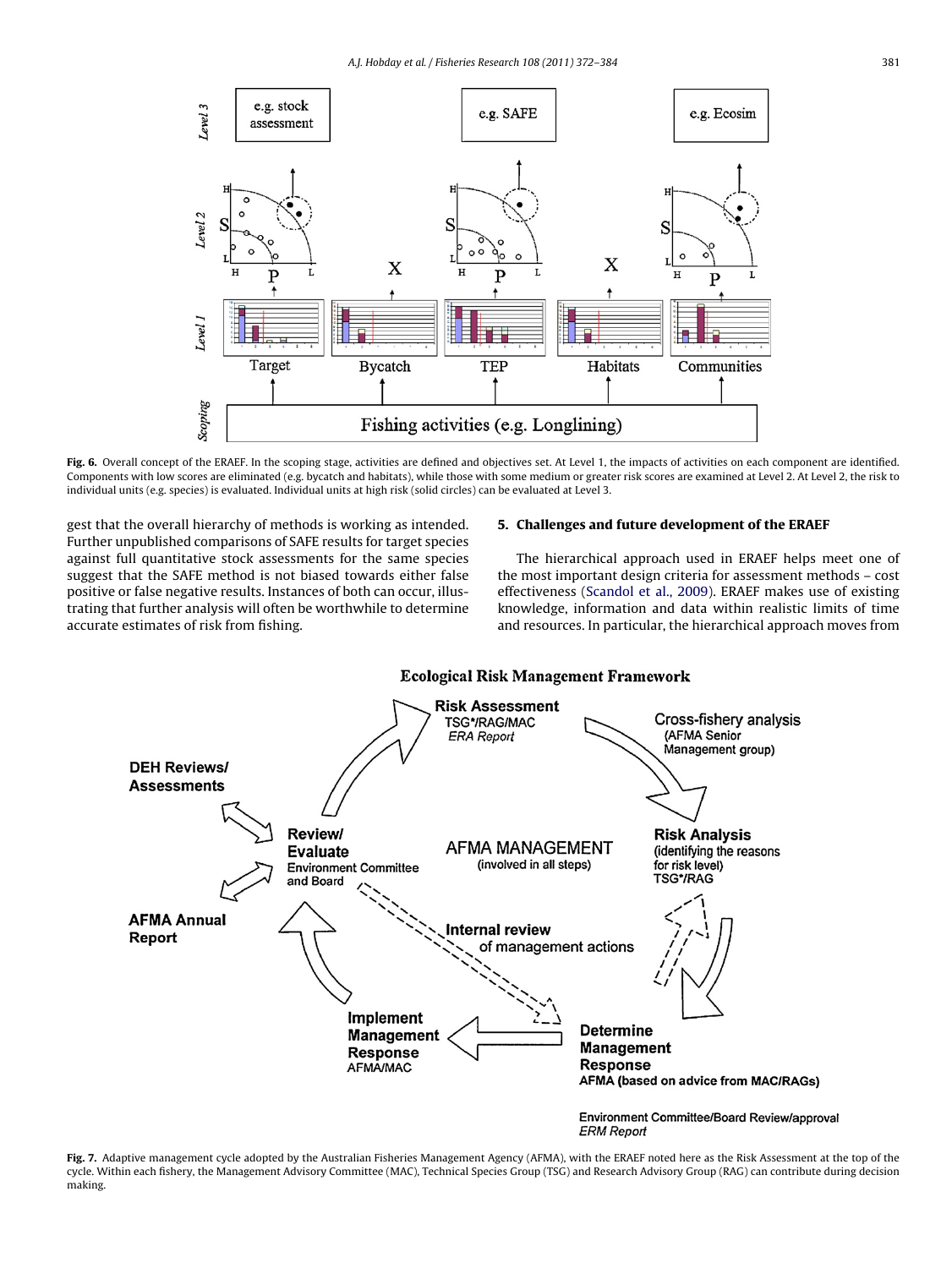being comprehensive but relatively imprecise at Level 1, to focusing only on high risk components at Level 2. In moving from Level 2 to Level 3, only high risk units of analysis need to be considered in the more data and time intensive assessments. Thus ERAEF acts like a "triage" system, with low risk hazards successively eliminated at each level ([Fig. 6\).](#page-9-0)

Since completing development of the initial method described here, the ERAEF approach has been used and modified for specific purposes by a range of international groups, including the [Marine](#page-11-0) [Stewardship Council \(2009\), t](#page-11-0)he ICCAT working group on ecosystems, the Western Central Pacific Fisheries Commission (WCPFC), the Caribbean Regional Fisheries Mechanism (CRFM), the National Marine Fisheries Service in the US ([Patrick et al., 2009\),](#page-11-0) and by scientists involved in assessing effects of fishing in the Galapagos Islands. Some groups have chosen to use only elements within the ERAEF, particularly the PSA approach ([Patrick et al., 2009\).](#page-11-0) The development of new tools that can be "plugged" into the hierarchy is also a feature of the ERAEF: each level is defined by the complexity and focus of the analysis and by the data requirements, rather than as a tool per-se. This flexibility has allowed application to all types of fishery, irrespective of size, method, or species. The ERAEF is, however, only an ecological risk assessment, and does not cover the economic, social and governance components of management that are important in many fisheries. A single level system used in Australia for state-based fisheries ([Fletcher et al., 2002; Fletcher,](#page-11-0) [2005\)](#page-11-0) does allow this holistic treatment, but at a more qualitative level [\(Scandol et al., 2009\).](#page-11-0)

## 5.1. Lessons learned from implementation

The ERAEF is appealing as an approach that can cover a range of ecological issues within a fishery; however, there are a number of challenges in undertaking an assessment, some of which are linked to the design features of the method. The ERAEF is comprehensive, particularly during Level 1, when all potential activities and hazards are identified and treated. Some well-informed stakeholders are initially frustrated at this stage, as they often feel that time is spent on issues that "we already know are not a problem". This comprehensive feature is appealing to other stakeholders, for example, with a conservation focus, as it allows all issues to be put on the table. The assembled information can allow more strategic responses over a period of time and within a planned management process, rather than the typical reactionary responses to the new "issue-of-the-day" that dominates much of fishery management.

The ERAEF approach is transparent and repeatable as the methods, terminology, data and assumptions used in the analyses are clearly documented. We contend that it is easy to understand, but due to the scope and multiple levels, as well as the novel terminology, it may take repeated exposure before all stakeholders are comfortable with the approach. Up to three workshops for a particular fishery assessment have been needed in Australia to develop this understanding. On the positive side, this effort does result in consensus building and a shared sense of ownership with the results, which we have seen translated into cooperatively developed management responses. The precautionary approach to uncertainty is also well received by some stakeholders, as the absence of information does not allow an issue to be dismissed and thereby induces an incentive to reduce the uncertainty.

In testing the ERAEF on a range of fisheries, a number of limitations have become apparent and need to be resolved in ongoing development [\(Smith et al., 2007b\).](#page-11-0) Level 1 is qualitative and while scoring tables have been developed, it is possible that small groups of stakeholders might arrive at different risk scores. Initial guidance from one of our research team with experience in the method and using a representative group of stakeholders has reduced this issue. In addition, the need for clear documentation of the rationale for the scoring allows decisions to be understood, debated, and reconsidered in future.

At Level 1, a range of potential risk-causing activities is considered, both direct and indirect. The activity with the greatest risk has typically been the "direct impact of fishing" on the species or habitat of concern. This has led to the Level 2 analysis being focused on the direct impact of the fishing activity, in terms of calculating the susceptibility axis. The structure of the PSA and the underlying equations do not limit analysis to this activity, and a PSA examining susceptibility to other activities could be developed, using different attributes and scoring tables. Because of the precautionary aspect to the scoring of attributes in the PSA, there is a bias to false positives. This sometimes raises a credibility issue with knowledgeable stakeholders, and discussion of the results is important to determine if some of the likely false positive risk scores can be corrected with additional information.

The Level 2 PSA also ignores some current management measures that may be in place to reduce risk, so operationally in Australian fisheries we have defined the outcome of the Level 2 as "potential risk". Thus, a species can be at high potential risk, yet the management of that risk can be used to justify "no management action needed". Explicit inclusion of management actions in the PSA is possible, and is under development.

One outstanding challenge in EBFM is to develop assessment tools that integrate across a range of fisheries or components [\(Smith](#page-11-0) [et al., 2007a\).](#page-11-0) For example, a species that is captured in several fisheries, each with different risk levels, may be better managed by a single set of arrangements, rather than fishery-specific rules. Integration and assessment of cumulative risk are easiest at the higher levels in the ERAEF framework, for example using the SAFE method. In traditional stock assessment, the estimates of fishing mortality can be combined across a range of fleets. Developments in ecosystem modelling and its application to issues in fisheries management are providing an important integrative approach to community and ecosystem level risk assessment ([Smith and Fulton,](#page-11-0) [2009\).](#page-11-0)

### 5.2. Operational uptake of the ERAEF

The ERAEF can be used as part of an iterative process, as at each level there is opportunity to improve the data used in the assessment, or to implement a management response. With regard to updating, the Australian ERAEF assessments for each federally managed fishery will be revisited every 3–5 years, or when certain conditions related to effort expansion or significant changes in the management of the fishery are encountered. ERAEF assessments have now been formally linked to an Ecological Risk Management framework within AFMA, and are seen as integral to ongoing management ([Fig. 7\).](#page-9-0) Linking the assessment to amanagement response is critical in leading to improved outcomes with regard to ecological risk ([Burgman, 2005\).](#page-11-0) To aid this, CSIRO and AFMA are in the process of extending the ERAEF to include two further stages: (i) risk categorisation for species that provides more information about the reasons why certain species have been identified as high risk; and (ii) an assessment of residual risk, which is the level of risk remaining after current management arrangements are fully taken into account [\(Smith et al., 2007b\).](#page-11-0)

In conclusion, development and application of hierarchical methods like the ERAEF presented here may offer a practical way to realistically tackle one of the challenges that arise in implementing an EBFM approach – how to assess ecological risk for the hundreds of species, habitats and ecological communities that may be impacted by fishing.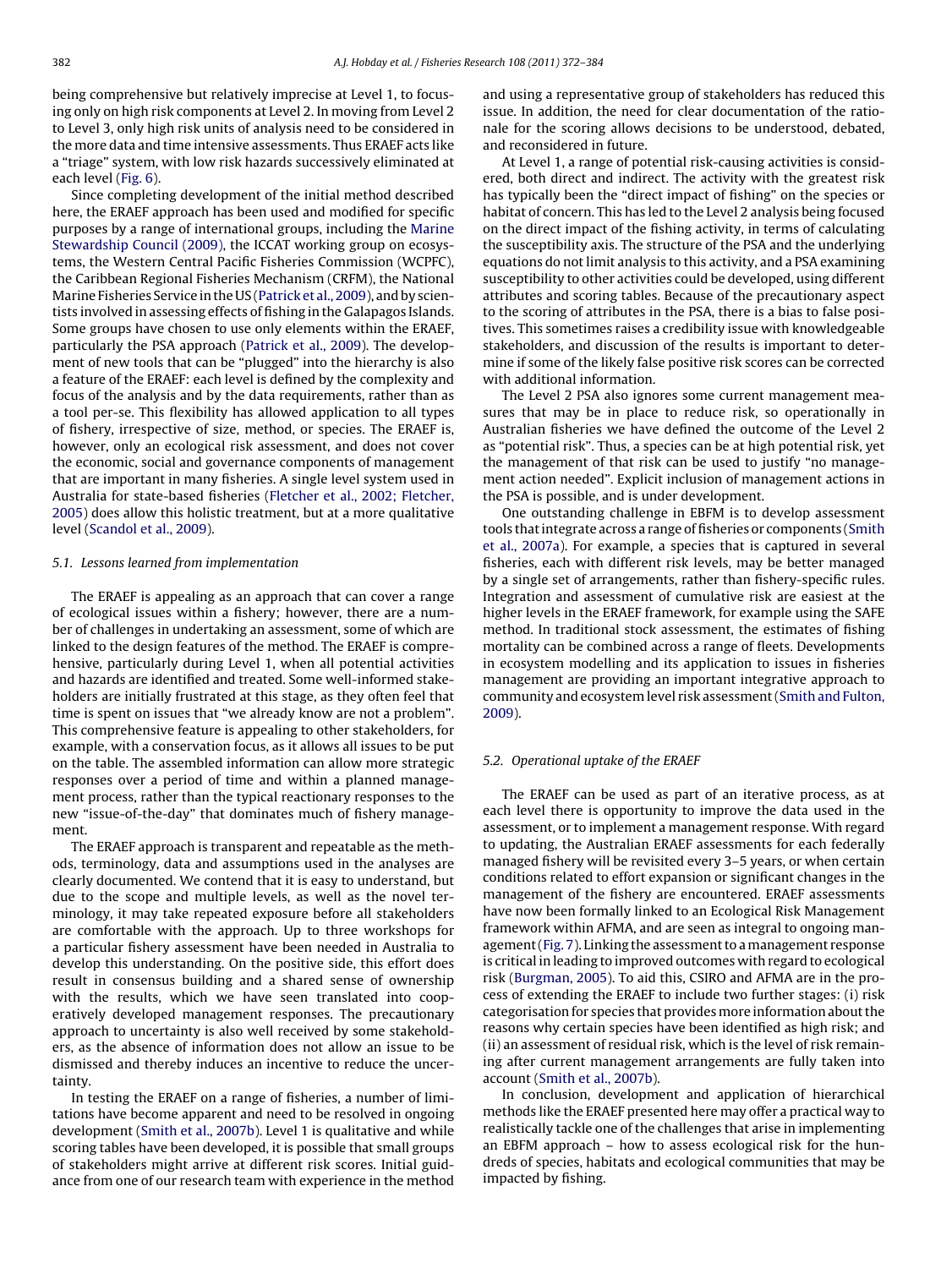#### <span id="page-11-0"></span>**Acknowledgements**

This research received financial support from the CSIRO and the Australian Fisheries Management Authority. The involvement of many AFMA fisheries managers, commercial fishers, observers in at-sea programs, and other stakeholders in over 60 ERA workshops is gratefully acknowledged. In particular, we benefited from the involvement of Jean Chesson, Jock Young, David Milton, John Stevens, Barry Bruce, Rodrigo Bustamante, Trent Timmis, David Stevenson, Mandy Goodspeed and John Garvey. Michelle Treloar assisted with data collation for the database. We also benefited from a number of discussions on risk assessment for fisheries with Rick Fletcher and James Scandol. Review of the methods by Keith Hayes, Mark Burgman and Richard Stoklosa at various stages of development was greatly appreciated. Review by the editor, Tim Essington, and three anonymous reviewers clarified and improved the manuscript.

#### **References**

- Althaus, F., Williams, A., Schlacher, T.A., Kloser, R.J., Green, M.A., Barker, B.A., Bax, N.J., Brodie, P., Hoenlinger-Schlacher, M.A., 2009. Impacts of bottom trawling on deep-coral ecosystems of seamounts are long-lasting. Mar. Ecol. Prog. Ser. 397, 279–294.
- Astles, K.L., Holloway, M.G., Steffe, A., Green, M., Ganassin, C., Gibbs, P.J., 2006. An ecological method for qualitative risk assessment and its use in the management of fisheries in New South Wales, Australia. Fish. Res. 82, 290–303.
- Burgman, M.A., 2005. Risks and Decisions for Conservation and Environmental Management. Cambridge University Press, Cambridge, UK.
- Campbell, M.L., Gallagher, C., 2007. Assessing the relative effects of fishing on the New Zealand marine environment through risk. ICES J. Mar. Sci. 64, 256–270.
- Christensen, V., Walters, C.J., 2004. Ecopath with Ecosim: methods, capabilities and limitations. Ecol. Model. 172, 109–139.
- Dichmont, C.M., Deng, A., Punt, A.E., Ellis, N., Venables, W.N., Kompas, T., Ye, Y., Zhou, S., Bishop, J., 2008. Beyond biological performance measures: bringing in economics and the effects of trawling on the benthos. Fish. Res. 94, 238–250.
- Ellis, N., Pantus, F., Welna, A., Butler, A., 2008. Evaluating ecosystem-based management options: effects of trawling in Torres Strait, Australia. Cont. Shelf Res. 28, 2324–2338.
- FAO, 1999. The State of World Fisheries and Aquaculture 1998. FAO, Rome, Italy.
- FAO, 2003. The Ecosystem Approach to Fisheries. FAO Technical Guidelines for Responsible Fisheries. No. 4, Suppl. 2. FAO, Rome, Italy. Fletcher, W.J., Chesson, J., Fisher, M., Sainsbury, K.J., Hundloe, T., Smith A.D.M., Whit-
- worth, B., 2002. National ESD Reporting Framework for Australian Fisheries: The 'How To' Guide for Wild Capture Fisheries. FRDC Project 2000/145, Canberra, Australia.
- Fletcher, W.J., 2005. The application of qualitative risk assessment methodology to prioritize issues for fisheries management. ICES J. Mar. Sci. 62, 1576–1587.
- Freese, L., Auster, P.J., Heifetz, J., Wing, B.L., 1999. Effects of trawling on seafloor habitat and associated invertebrate taxa in the Gulf of Alaska. Mar. Ecol. Prog. Ser. 182, 119–126.
- Goldsworthy, S.D., He, X., Tuck, G.N., Lewis, M., Williams, R., 2001. Trophic interactions between the Patagonian toothfish, its fishery, and seals and seabirds around Macquarie Island. Mar. Ecol. Prog. Ser. 218, 283–302.
- Goldsworthy, S.D., Bulman, C.M., He, X., Larcombe, J., Littnan, C., 2003. Trophic interactions between marine mammals and Australian fisheries: an ecosystem approach. In: Marine Mammals: Fisheries, Tourism and Management Issues. Collingwood, Vic., CSIRO Publishing, pp. 62–99.
- Kock, K.-H., 2001. The direct influence of fishing and fishery-related activities on non-target species in the Southern Ocean with particular emphasis on longline fishing and its impact on albatrosses and petrels – a review. Rev. Fish Biol. Fish. 11, 31–56.
- Griffiths, S., Brewer, D., Heales, D., Milton, D., Stobutzki, I., 2006. Validating ecological risk assessments for fisheries: assessing the impacts of turtle excluder devices on elasmobranch bycatch populations in an Australian trawl fishery. Mar. Freshw. Res. 57, 395–401.
- Hall, S.J., Mainprize, B., 2004. Towards ecosystem-based fisheries management. Fish Fish. 5, 1–20.
- Hobday, A.J., Smith, A.D.M., Webb, H., Daley, R., Wayte, S., Bulman, C., Dowdney, J., Williams, A., Sporcic, M., Dambacher, J., Fuller, M., Walker, T., 2007. Ecological Risk Assessment for the Effects of Fishing: Methodology. Report R04/1072 for the Australian Fisheries Management Authority, Canberra. July 2007. Available from: [http://www.afma.gov.au/environment/eco](http://www.afma.gov.au/environment/eco_based/eras/docs/methodology.pdf) based/ [eras/docs/methodology.pdf](http://www.afma.gov.au/environment/eco_based/eras/docs/methodology.pdf).
- Hollingworth, C., (Ed.), 2000. Ecosystem Effects of Fishing. ICES J. Mar. Sci., special issue: vol. 57.
- Leslie, H.M., Rosenberg, A.A., Eagle, J., 2008. Is a new mandate needed for marine ecosystem-based management? Front. Ecol. Environ. 6, 43–48.
- Link, J.S., Brodziak, J.K.T., Edwards, S.F., Overholtz, W.J., Mountain, D., Jossi, J.W., Smith, T.D., Fogarty, M.J., 2002. Marine ecosystem assessment in a fisheries management context. Can. J. Fish. Aquat. Sci. 59, 1429–1440.
- Marine Stewardship Council, 2009. MSC FMA Default Assessment Tree. [http://www.msc.org/documents/msc-standards/MSC-FAM-default](http://www.msc.org/documents/msc-standards/MSC-FAM-default-assessment%20tree.pdf/view)assessment tree.pdf/view (accessed 19.02.10).
- McLoughlin, R., Rayns, N., Smith, A.D.M., Johnson, D., Hobday, A.J., Smith, T., 2008. Implementing the ecosystem approach in commonwealth (Federally)-managed fisheries. In: Bianchi, G., Skjoldal, H.R. (Eds.), The Ecosystem Approach to Fisheries. FAO, pp. 293–300.
- Patrick, W.S., Spencer, P.,Ormseth, O., Cope, J., Field, J., Kobayashi, D., Gedamke, T., Cortés, E., Bigelow, K., Overholtz, W., Link, J., Lawson, P., 2009. Use of productivity and susceptibility indices to determine stock vulnerability, with example applications to six U.S. fisheries. U.S. Dep. Commerce, NOAA Tech. Memo. NMFS-F/SPO-101. Available from: [http://spo.nmfs.noaa.gov/tm/TM101.pdf,](http://spo.nmfs.noaa.gov/tm/TM101.pdf) 90 pp.
- Patterson, H.M., Tudman, M.J., 2009. Chondrichthyan Guide for Fisheries Managers: a Practical Guide to Mitigating Chondrichthyan Bycatch. Bureau of Rural Sciences and Australian Fisheries Management Authority, Canberra, Australia.
- Pitcher, C.R., Doherty, P., Arnold, P., Hooper, J., Gribble, N., Bartlett, C., Browne, M., Campbell, N., Cannard, T., Cappo, M., Carini, G., Chalmers, S., Cheers, S., Chetwynd, D., Colefax, A., Coles, R., Cook, S., Davie, P., De'ath, G., Devereux, D., Done, B., Donovan, T., Ehrke, B., Ellis, N., Ericson, G., Fellegara, I., Forcey, K., Furey, M., Gledhill, D., Good, N., Gordon, S., Haywood, M., Hendriks, P., Jacobsen, I., Johnson, J., Jones, M., Kinninmoth, S., Kistle, S., Last, P., Leite, A., Marks, S., McLeod, I., Oczkowicz, S., Robinson, M., Rose, C., Seabright, D., Sheils, J., Sherlock, M., Skelton, P., Smith, D., Smith, G., Speare, P., Stowar, M., Strickland, C., Van der Geest, C., Venables, W., Walsh, C., Wassenberg, Welna, A., Yearsley, G., 2007a. Seabed Biodiversity on the Continental Shelf of the Great Barrier Reef World Heritage Area. AIMS/CSIRO/QM/ QDPI CRC Reef Research Task Final Report. 320 pp. Available from: [http://www.reef.crc.org.au/resprogram/programC/seabed/final-report.htm.](http://www.reef.crc.org.au/resprogram/programC/seabed/final-report.htm)
- Pitcher, C.R., Haywood, M., Hooper, J., Coles, R., Bartlett, C., Browne, M., Cannard, T., Carini, G., Carter, A., Cheers, S., Chetwynd, D., Colefax, A., Cook, S., Davie, P., Ellis, N., Fellegara, I., Forcey, K., Furey, M., Gledhill, D., Hendriks, P., Jacobsen, I., Johnson, J., Jones, M., Last, P., Marks, S., McLeod, I., Sheils, J., Sheppard, J., Smith, G., Strickland, C., Van der Geest, C., Venables,W.,Wassenberg, T., Yearsley, G., 2007b. Mapping and Characterisation of Key Biotic & Physical Attributes of the Torres Strait Ecosystem. CSIRO/QM/QDPI CRC Torres Strait Task Final Report. Available from: [http://www.cmar.csiro.au/e-print/open/2007/pitchercr](http://www.cmar.csiro.au/e-print/open/2007/pitchercr_a.pdf) a.pdf, 145 pp.
- Pitcher, T.J., Preikshot, D., 2001. RAPFISH: a rapid appraisal technique to evaluate the sustainability status of fisheries. Fish. Res. 49, 255–270.
- Pitcher, T., Kalikoski, D., Pramod, G., Short, K., 2009. Not honouring the code. Nature 457, 658–659.
- Pikitch, E.K., Santora, C., Babcock, E.A., Bakun, A., Bonfil, R., Conover, D.O., Dayton, P., Doukakis, P., Fluharty, D., Heneman, B., Houde, E.D., Link, J., Livingston, P.A., Mangel, M., McAllister, M.K., Pope, J., Sainsbury, K.J., 2004. Ecosystem-based fishery management. Science 305, 346–347.
- Scandol, J., Ives, A.R., Lockett, M.M., 2009. Development of national guidelines to improve the application of risk-based methods in the scope, implementation and interpretation of stock assessments for data-poor species. FRDC Project No. 2007/016. Canberra, Australia.
- Smith, A.D.M., Fulton, E.A., 2009. Ecosystem modelling and fisheries management. In: Grafton, R.Q., Hilborn, R., Squires, D., Tait, M., Williams, M. (Eds.), Handbook of Marine Fisheries Conservation and Management. Oxford University Press, UK, pp. 182–194.
- Smith, A.D.M., Fulton, E.A., Hobday, A.J., Smith, D.C., Shoulder, P., 2007a. Scientific tools to support practical implementation of ecosystem based fisheries management. ICES J. Mar. Sci. 64, 633–639.
- Smith, A.D.M., Hobday, A.J., Webb, H., Daley, R., Wayte, S., Bulman, C., Dowdney, J., Williams, A., Sporcic, M., Dambacher, J., Fuller, M., Furlani, D., Griffiths, S., Kenyon, R., Walker, T., 2007b. Ecological Risk Assessment for the Effects of Fishing: Final Report R04/1072 for the Australian Fisheries Management Authority, Canberra.
- Smith, A.D.M., Smith, D.C., 2001. A complex quota managed fishery: science and management in Australia's South East Fishery. Mar. Freshw. Res. 52, 353–359.
- Smith, A.D.M., Smith, D.C., Tuck, G.N., Klaer, N., Punt, A.E., Knuckey, I., Prince, J., Morison, A., Kloser, R., Haddon, M., Wayte, S., Day, J., Fay, G., Pribac, F., Fuller, M., Taylor, B., Little, L.R., 2008. Experience in implementing harvest strategies in Australia's south-eastern fisheries. Fish. Res. 94, 373–379.
- Stobutzki, I.C., Miller, M.J., Heales, D.S., Brewer, D.T., 2002. Sustainability of elasmobranchs caught as bycatch in a tropical prawn (shrimp) trawl fishery. Fish. Bull. 100, 800–821.
- Thrush, S.F., Hewitt, J.E., Cummings, V.J., Dayton, P.K., 1995. The impact of habitat disturbance by scallop dredging on marine benthic communities: what can be predicted from the results of experiments? Mar. Ecol. Prog. Ser. 129, 141–150.
- Thrush, S.F., Dayton, P.K., 2002. Disturbance to marine benthic habitats by trawling and dredging: implications for marine biodiversity. Ann. Rev. Ecol. Syst. 33, 449–473.
- Walker, T.I., 2005. 13. Management measures. In: Musick, J.A., Bonfil, R. (Eds.). Management techniques for elasmobranch fisheries. FAO Fisheries Technical Paper 474. Food and Agriculture Organisation of the United Nations, Rome, pp. 216–242 (251 pp).
- Walters, C.J., Christensen, V., Martell, S.J., Kitchell, J.F., 2005. Possible ecosystem impacts of applying MSY policies from single-species assessment. ICES J. Mar. Sci. 62, 558–568.